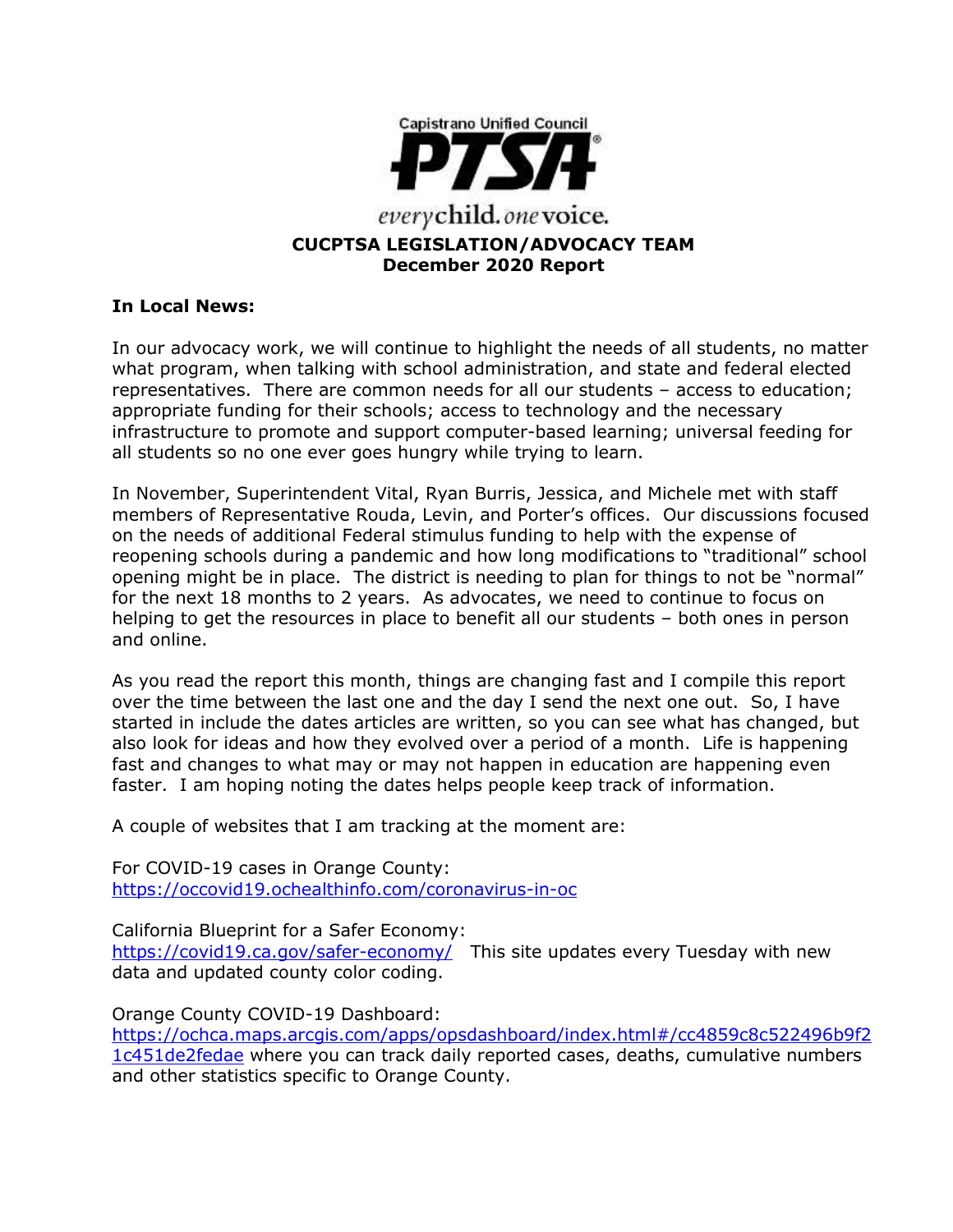Agendas from the most recent Board of Trustee meetings can be found here:

November 18, 2020 – Board Meeting - [https://capousd](https://capousd-ca.schoolloop.com/file/1514016268888/1531973256666/3191114534131122296.pdf)[ca.schoolloop.com/file/1514016268888/1531973256666/3191114534131122296.pdf](https://capousd-ca.schoolloop.com/file/1514016268888/1531973256666/3191114534131122296.pdf) November 4, 2020 – Board Workshop - [https://capousd](https://capousd-ca.schoolloop.com/file/1514016268888/1531973256666/4184160112065181941.pdf)[ca.schoolloop.com/file/1514016268888/1531973256666/4184160112065181941.pdf](https://capousd-ca.schoolloop.com/file/1514016268888/1531973256666/4184160112065181941.pdf) (Agenda only - exhibits not available at time of writing.) October 21, 2020 – Board Meeting - [https://capousd](https://capousd-ca.schoolloop.com/file/1514016268888/1531973256666/504105869126867569.pdf)[ca.schoolloop.com/file/1514016268888/1531973256666/504105869126867569.pdf](https://capousd-ca.schoolloop.com/file/1514016268888/1531973256666/504105869126867569.pdf)

Minutes and Audio Recordings of Meetings can be found at [https://capousd](https://capousd-ca.schoolloop.com/pf4/cms2/view_page?d=x&group_id=1514016268888&vdid=wi10b1qsopu12s)[ca.schoolloop.com/pf4/cms2/view\\_page?d=x&group\\_id=1514016268888&vdid=wi10b1](https://capousd-ca.schoolloop.com/pf4/cms2/view_page?d=x&group_id=1514016268888&vdid=wi10b1qsopu12s) [qsopu12s](https://capousd-ca.schoolloop.com/pf4/cms2/view_page?d=x&group_id=1514016268888&vdid=wi10b1qsopu12s) Minutes are listed once approved, audio is typically posted within a day or two of the meeting. Also, on this page are links to 2018-2019 minutes/agendas/audio and previous years.

## **From Fourth District PTA:**

### **SACRAMENTO SAFARI – Save the Dates – February 22-26, 2021**

Sacramento Safari is being held virtually this year with workshops on Monday – Thursday, and meetings with legislators on Friday, February 26, 2021. More news to come on this exciting event. As of right now we do not know what the cost will be  $-$  so please keep Sacramento Safari in your budgets, you do not need to release funds until closer to the event. HOWEVER, it should be much more affordable than in the past since we are not paying for airfares, hotels, or meals. Sacramento Safari is open to ALL PTA members, not just leg reps. This will be a great year to expose additional PTA members to what happens during this important annual advocacy trip and hopefully build upon this year for the future.

#### **Teleconferencing Points for Legislative Chairs, November 2020**

- Decline to sign! The tobacco industry is trying to stop a ban on flavored tobacco products that was recently passed by state legislators and signed by Governor Newsom. California State PTA worked hard to help get this law passed. Please do not sign petitions to that will delay implementation of the law and put it on the 2022 ballot for voter approval or denial.
- One good thing about the pandemic is that all of the PTA advocacy events next year – national, state and Fourth District – will be virtual. That means we can all participate in those programs without having to travel. There will be more information in the coming months.
- Speaking of virtual events, the annual Superintendents Forum will be held via Zoom on November 12 from 9:30 to 11:30 a.m. It's always very interesting to hear what our Orange County school district superintendents are doing and this year, of course, it will be especially interesting.
- Do you know where the money that supports our schools comes from? The Communicator has an article that explains the various sources of education funding in California. Some of it may surprise you.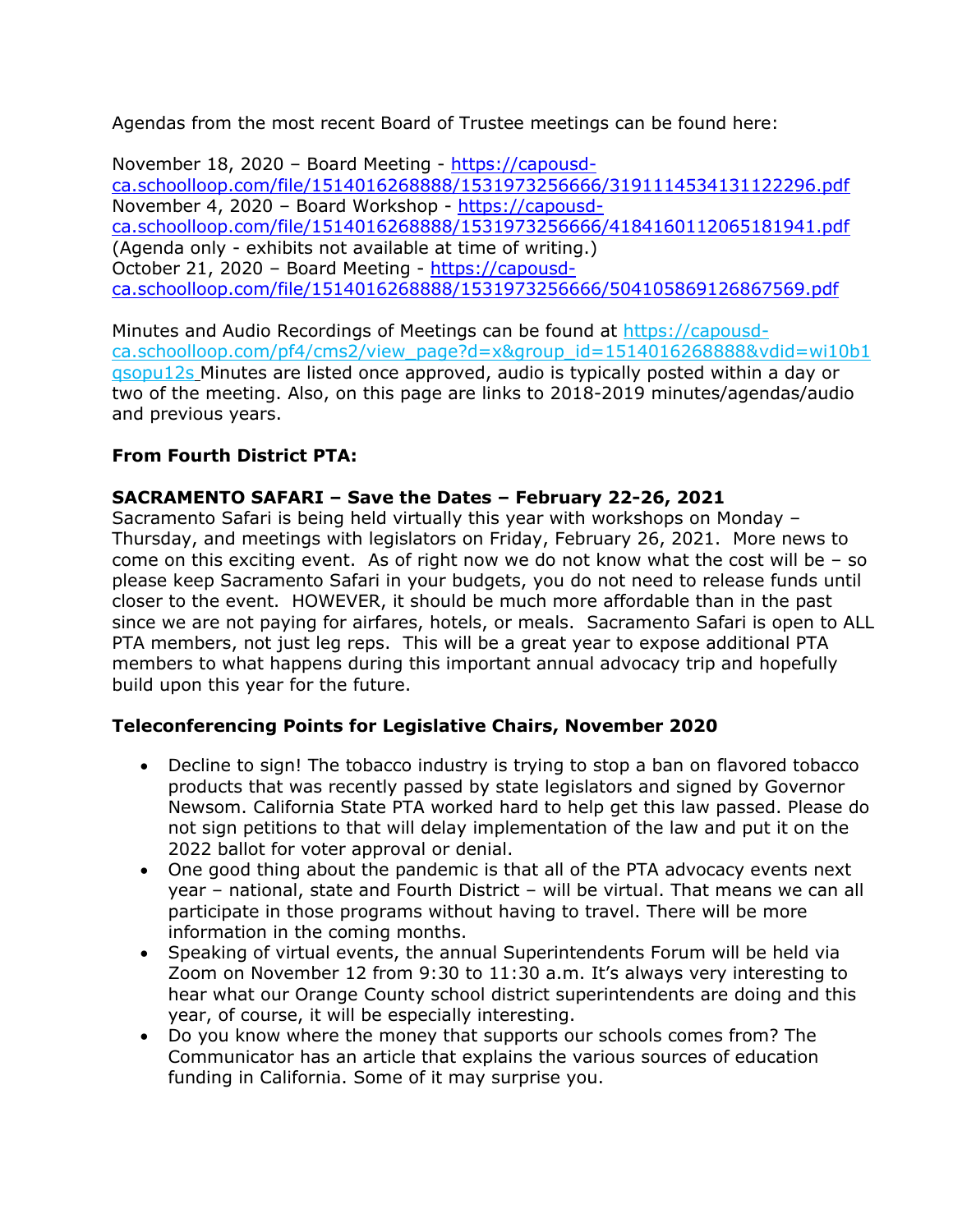- There's a great quote from Ed100 in the Communicator. It says that California's education system has no independent watchdog so we are it!
- The next online CAPTA Advocacy Webinar is on Wednesday, November 4, from 7 to 8 p.m. Registration information is in the Communicator.

Back issues of the Communicator can be found at: <http://www.fourthdistrictpta.org/advocacy-communicator/>

### **CA PTA Monthly Advocacy Calls:**

Join California State PTA Director of Legislation Shereen Walter and members of the Legislation Team on Wednesdays.

Here is the schedule of upcoming advocacy webinars through June 2021. The webinars generally take place the first Wednesday of every month, from 7:00-8:00 p.m. (with some exceptions):

- Dec. 2, 2020
- January 2021 no webinar
- Feb. 3, 2021
- March 3, 2021
- April 7, 2021
- May 5, 2021
- June 2, 2021

To register for any or all of these webinars, click here: [https://attendee.gotowebinar.com/rt/31940121174953740](http://capta.bmetrack.com/c/l?u=AB6FF6E&e=10CEA9F&c=4592C&t=0&l=2971D61A&email=TepeYfBsuqqthho6K9B9EXzBjzlZ2TJR&seq=1)

## **California PTA News:**

California State PTA is excited to announce that we will be holding an **all-virtual** Legislation Conference on **February 8-9, 2021**. We hope you will join us for this new and exciting format!

During the conference, whose theme is **"A Path to Equity,"** you'll hear from legislators and other leaders from around the state on matters that are important to the children and families of California. There will also be a strong focus on how to schedule, plan and execute a meeting with your legislators.

The cost will be \$50. Registration information is coming soon  $\hat{\bullet}$  keep an eye on your email, the California State PTA website - [https://capta.org/programs-events/legislation](https://capta.org/programs-events/legislation-conference/)[conference/](https://capta.org/programs-events/legislation-conference/) , and our social media accounts!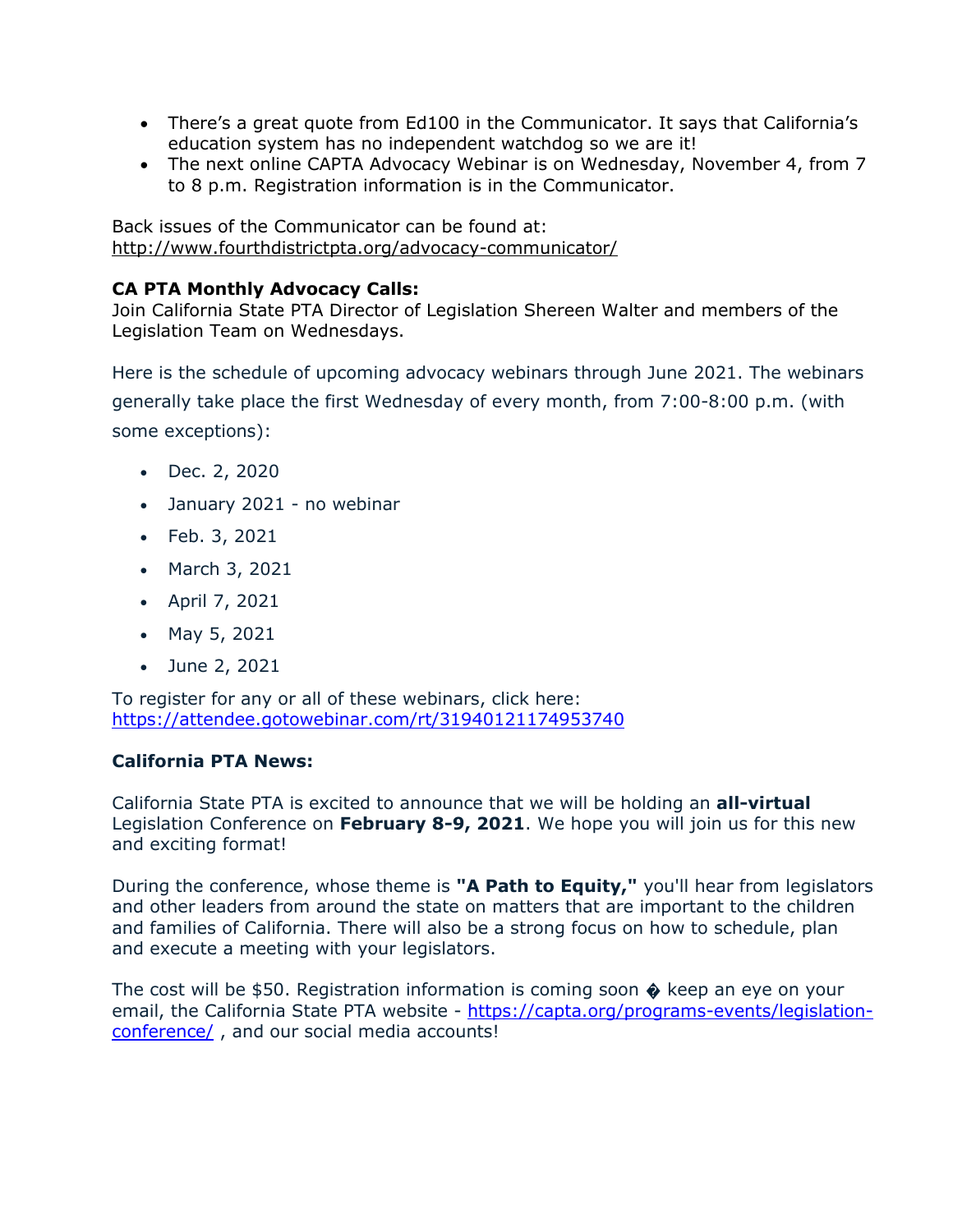### **Racial Equity Book Club – A great idea from CAPTA**

As part of California State PTA's commitment to equity, the Legislation Team is learning more about systemic racism and its effect on children and families. Our first step is a monthly book club that focuses on public policy decisions and how these decisions can perpetuate racial injustice. This knowledge can guide and expand PTA advocacy efforts to support opportunity for all.

You might want to host a book group in your PTA in order to increase awareness in your community about the issues around systemic racism. For some ideas on how you can use *The Color of Law* by Richard Rothstein to help students understand one cause of racial injustice and how it affects their lives, read [One Way Your School Can Address](http://capta.bmetrack.com/c/l?u=B5BBC97&e=1173565&c=4592C&t=0&l=2A62EAD6&email=TepeYfBsuqqthho6K9B9EXzBjzlZ2TJR&seq=1)  [Racism.](http://capta.bmetrack.com/c/l?u=B5BBC97&e=1173565&c=4592C&t=0&l=2A62EAD6&email=TepeYfBsuqqthho6K9B9EXzBjzlZ2TJR&seq=1)

Our monthly book list includes:

- *How To Be an Antiracist*, Ibram Kendi
- *The Color of Law*, Richard Rothstein
- *The New Jim Crow*, Michelle Alexander
- *White Fragility*, Robin DiAngelo
- *Ghosts in the Schoolyard*, Eve Ewing
- *So You Want to Talk About Race*, Ijeoma Oluo
- *White Rage: The Unspoken Truth of Our Racial Divide*, Carol Anderson
- *My Grandmother's Hands*, Resmaa Menakem
- *We Gon Be Alright*, Jeff Chang
- *A More Beautiful and Terrible History*, Jeanne Theoharis
- *We Want to Do More than Survive*, Bettina Love
- *Dying of Whiteness*, Jonathan Metzl
- *Stamped from the Beginning*, Ibram X. Kendi
- *Caste*, Isabel Wilkerson

Here is what we have learned so far:

**How To Be an Antiracist** by Ibram Kendi: "Structural racism is the problem  $\phi$  not people."

**The Color of Law** by Richard Rothstein: This is a forgotten history of how our government segregated America. It includes details on redlining, bank refusals to provide housing loans, and local discriminatory decision making.

**The New Jim Crow** by Michelle Alexander: Mass incarceration spurred by the war on drugs has created a caste system for people of color both in jail and in our communities. Read a review of this book by a member of the Leg Team at <https://capta.org/book-review-the-new-jim-crow/>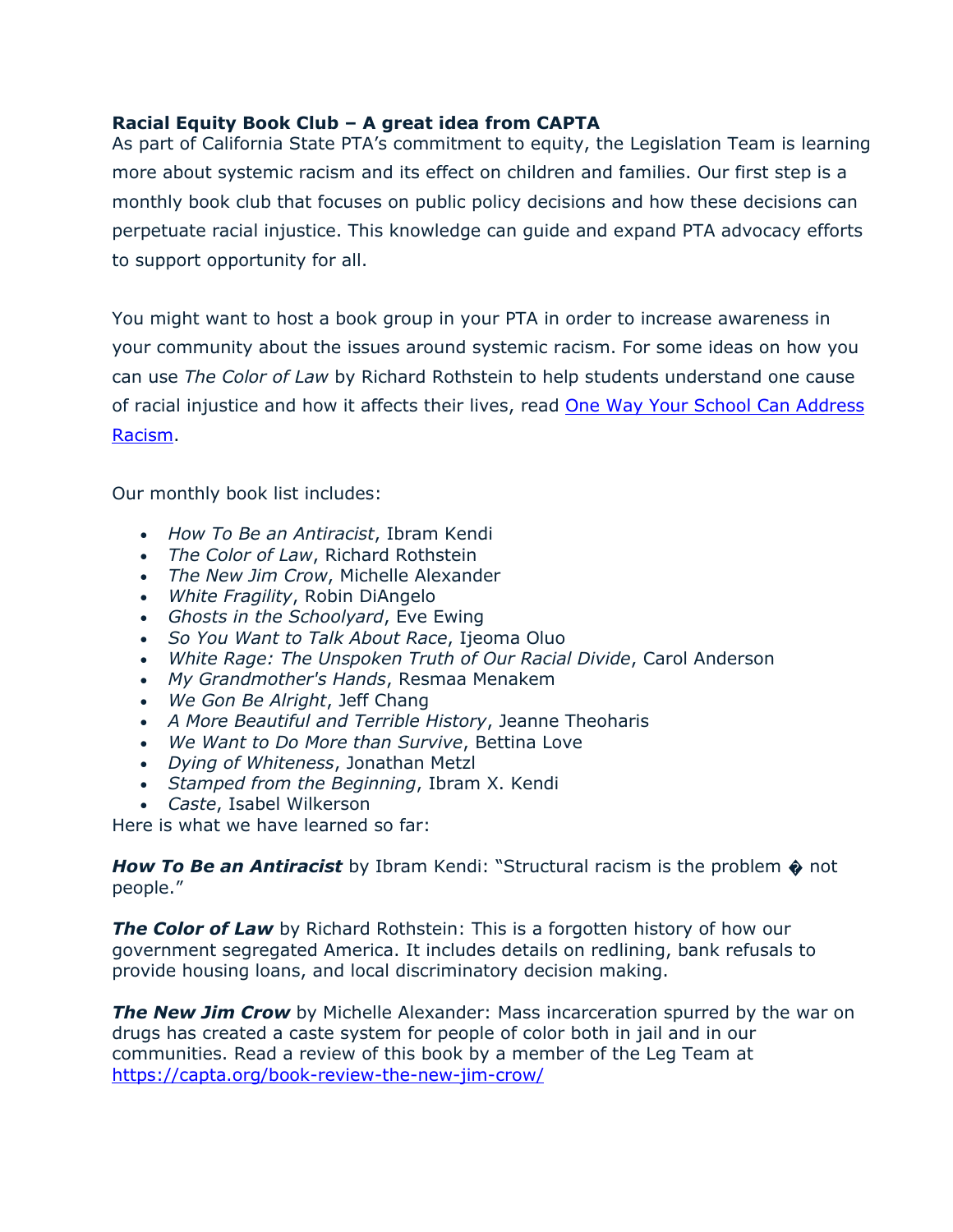#### **In State News:**

**In 'remarkable' turnaround, California schools can expect huge one-time windfall next year, LAO says: Despite high unemployment, state revenues rebound quicker than predicted.** By John Fensterwald – November 18, 2020 – An uneven recession savaging low-income Californians, but a surprisingly fast economic rebound advantaging high-income Californians, will create a huge unexpected state budget surplus that will provide an unexpected \$13.1 billion in one-time revenue for K-12 schools and community colleges in the fiscal year starting July 1, 2021, the Legislative Analyst's Office reported on Wednesday. … While tempering its forecast because of the pandemic's unpredictability – "Despite being our best assessment, our main forecast will be wrong to some extent" – the LAO's report documents what it calls a "remarkable" turnaround. The LAO's annual projection precedes the governor's budget by about two months, but usually is an accurate forecast of revenues and spending obligations. Read the complete article at: [https://edsource.org/2020/in](https://edsource.org/2020/in-remarkable-turnaround-california-schools-can-expect-huge-one-time-windfall-next-year-lao-says/)[remarkable-turnaround-california-schools-can-expect-huge-one-time-windfall-next](https://edsource.org/2020/in-remarkable-turnaround-california-schools-can-expect-huge-one-time-windfall-next-year-lao-says/)[year-lao-says/](https://edsource.org/2020/in-remarkable-turnaround-california-schools-can-expect-huge-one-time-windfall-next-year-lao-says/)

**California to consider shorter Smarter Balanced tests this spring** by Sydney Johnson – November 4, 2020 – Teachers, administrators and parents wondering about the status of California's annual standardized tests can expect to get clarity this week. … On Thursday, November 5, 2020, the State Board of Education will vote on whether to revise and shorten the state's annual standardized Smarter Balanced tests in math and English language arts. Read the complete article at:

[https://edsource.org/2020/california-to-consider-shorter-smarter-balanced-tests-this](https://edsource.org/2020/california-to-consider-shorter-smarter-balanced-tests-this-spring/)[spring/](https://edsource.org/2020/california-to-consider-shorter-smarter-balanced-tests-this-spring/)

**How P.E. teachers are trying to get students off the couch during the pandemic – Keeping students active is crucial for their mental and physical health – especially now, teachers say.** By Carolyn Jones – November 5, 2020 – Imagine trying to work out in a crowded living room, with no exercise equipment besides rolled-up socks and soup cans. … For many students in California, that's what physical education class looks like these days. Since campuses closed in March, P.E. teachers are scrambling for creative ways to keep students physically active – with no gymnasiums, sports fields or playgrounds – at a time when experts say students' physical and mental health is paramount. Read the complete article at: [https://edsource.org/2020/how-p-e-teachers-are-trying-to-get-students-off-the-couch](https://edsource.org/2020/how-p-e-teachers-are-trying-to-get-students-off-the-couch-during-the-pandemic/)[during-the-pandemic/](https://edsource.org/2020/how-p-e-teachers-are-trying-to-get-students-off-the-couch-during-the-pandemic/)

**California schools chief Tony Thurmond: 'This is the time for an abundance of caution': EdSource's Louis Freedberg talked with State Superintendent of Public Instruction Tony Thurmond on Nov. 16, just hours after Gov. Newsom announced that California was pulling the "emergency brake" on reopening schools and other businesses and institutions in the face of a dramatic surge in Covid-19 infections. The following is a lightly edited transcript of the conversation.** By Louis Freedberg – November 17, 2020 – The data you heard today is a confirmation of what we've been hearing about a surge as we head into what should be a happy time. But Thanksgiving could be a time that adds to that surge. What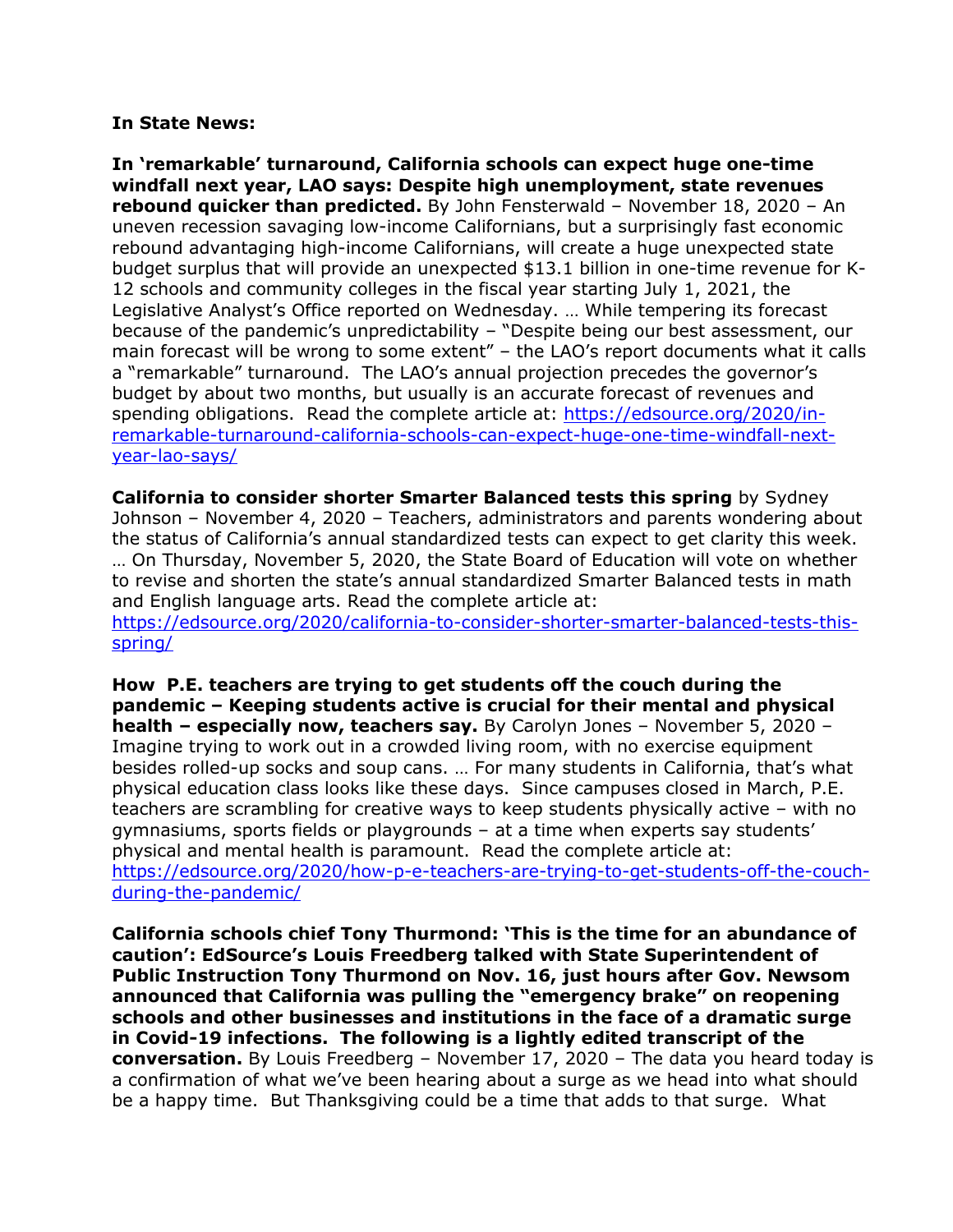we've heard today is a warning for caution going forward. We know that a number of districts were angling to open in January. We're going to really need to monitor data for the next few weeks and use that as our guide to determine whether, in fact, schools will be able to open at that time. Read the complete interview at: [https://edsource.org/2020/california-schools-chief-tony-thurmond-this-is-the-time-for](https://edsource.org/2020/california-schools-chief-tony-thurmond-this-is-the-time-for-an-abundance-of-caution/)[an-abundance-of-caution/](https://edsource.org/2020/california-schools-chief-tony-thurmond-this-is-the-time-for-an-abundance-of-caution/)

**California voters pass most school construction bonds, parcel taxes on ballot: Passage rate is high, but fewer districts put bonds on the presidential ballot this year.** By John Fensterwald – November 6, 2020 – While voters statewide likely defeated Proposition 15, which would raise taxes on commercial property to increase funding for schools, voters in dozens of districts agreed by wide margins to raise their own taxes to support local schools. Read the complete analysis at: [https://edsource.org/2020/california-voters-pass-most-school-construction-bonds](https://edsource.org/2020/california-voters-pass-most-school-construction-bonds-parcel-taxes-on-ballot/)[parcel-taxes-on-ballot/](https://edsource.org/2020/california-voters-pass-most-school-construction-bonds-parcel-taxes-on-ballot/)

#### **At the National Level:**

**IDEA turns 45: Is Congress close to guaranteeing full special ed funding? A new president and growing support among lawmakers gives proponents hope that billions more will be provided for services under the law.** By Kara Arundel – November 24, 2020 – In the small Sweetwater County School District #2 in Green River, Wyoming, federal funding for special education services is a minor portion – just 2% - of the overall costs to educate the district's 2,600 students. … That door can't close because when schools commit to services to students eligible under the Individuals with Disabilities Education Act (IDEA), those therapies and supports can't be limited or eliminated based on available funding. In other words, schools are legally and financially responsible for each student's plan for special education services. … That is why districts – large and small, urban and rural – nationwide are looking to the federal government to provide more funding for IDEA, which turns 45 on November 29. Read the complete article at: [https://www.educationdive.com/news/growing-hope-for](https://www.educationdive.com/news/growing-hope-for-special-education-full-funding/)[special-education-full-funding/](https://www.educationdive.com/news/growing-hope-for-special-education-full-funding/) (Hint - the Federal government promised to pay 40%, but are only paying 13% of the costs on average for special education costs. PTA, CAPTA, and CUCPTSA are all actively advocating for FULL FUNDING of IDEA.)

**Community colleges find an advocate in future First Lady Jill Biden: Biden will become the nation's first First Lady to continue teaching outside the White House.** By Ashley A. Smith – November 10, 2020 – For the first time in American history, the nation's First Lady will hold a job outside the White House, and that job will involve teaching. … Jill Biden will continue teaching English at Northern Virginia Community College, where even as Second Lady, she has advocated for students and education after high school. Read the complete article at: [https://edsource.org/2020/community-colleges-find-an-advocate-in-future-first-lady](https://edsource.org/2020/community-colleges-find-an-advocate-in-future-first-lady-jill-biden/)[jill-biden/](https://edsource.org/2020/community-colleges-find-an-advocate-in-future-first-lady-jill-biden/)

**Tracking how the coronavirus is impacting school districts: From the shift to distance learning to the impact on school budgets, we're collecting news, analysis and expert advice on how K-12 is responding to the pandemic.** By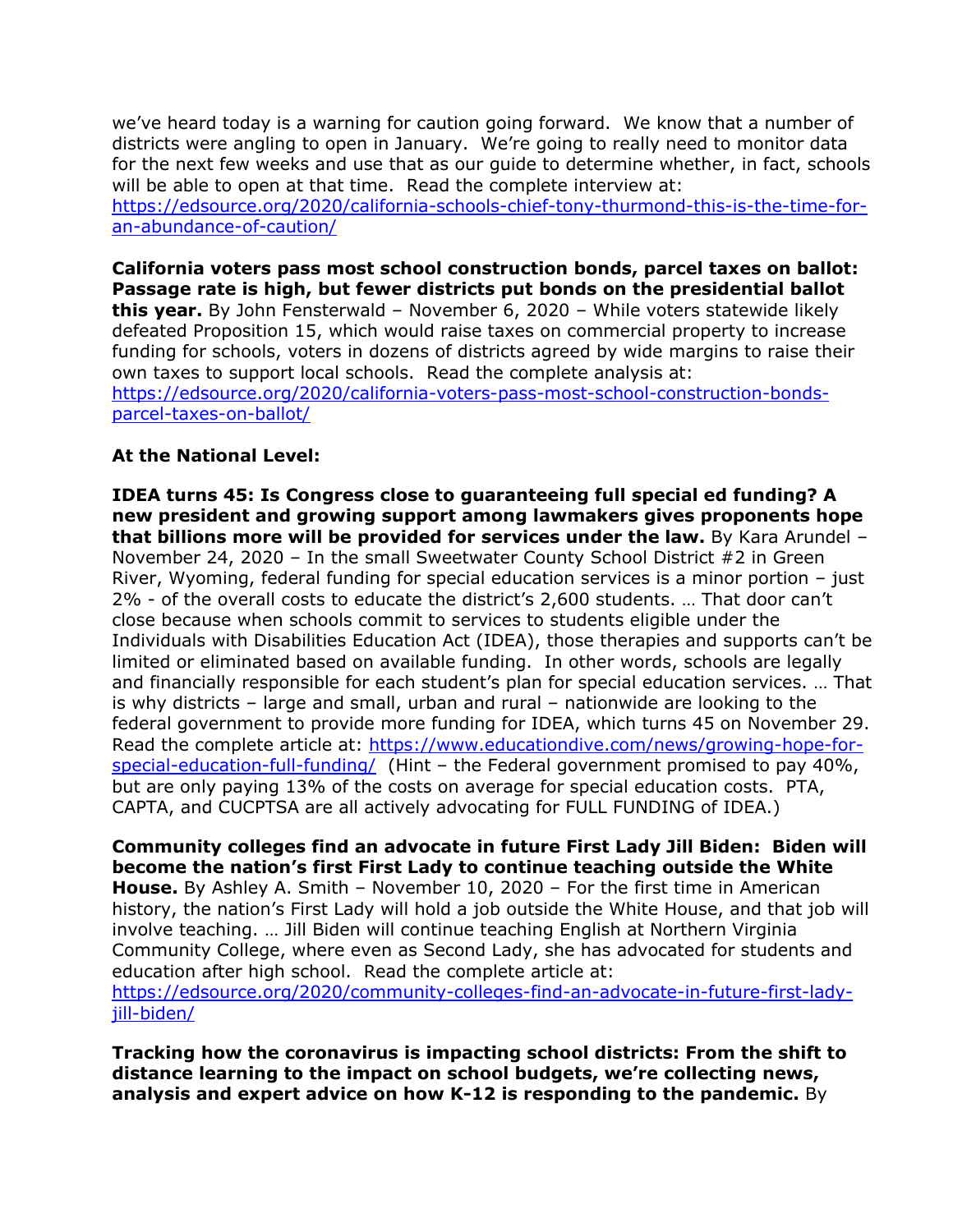Roger Riddell, Naaz Modan, and Kara Arundel – this is updated almost daily and you can review back to mid-May by week to see what has been happening. …. While the Coronavirus Aid, Relief, and Economic Security (CARES) Act may have helped stave off large budget cuts this year – the average state budget cut was between 15%-20% rather than the projected 20%-30% - there are still about 570,000 fewer local education jobs, Michael Leachman of the Center on Budget and Policy Priorities tells NPR. Read more of what is happening at

[https://www.educationdive.com/news/tracking-how-the-coronavirus-is-impacting](https://www.educationdive.com/news/tracking-how-the-coronavirus-is-impacting-school-districts/578628/)[school-districts/578628/](https://www.educationdive.com/news/tracking-how-the-coronavirus-is-impacting-school-districts/578628/)

**Why special education advocates are hopeful about the Biden administration: As a candidate, Biden promised full funding of programs that benefit students with disabilities.** By Carolyn Jones – November 20, 2020 – With new leadership headed to the U.S. Department of Education, special education advocates are expecting big changes in policies that affect students with disabilities – including more guidance on distance learning, more funding, and broader improvement that can benefit all students. … "(Biden's election) sends our hearts into elation because we've been fighting for these things for years," said Maureen Burness, a special education consultant and retired co-director of California's Special Education Task Force. "We feel this is a real opportunity to make positive changes to help students with disabilities." … Full federal funding for special education could mean billions of dollars more for California schools. Under the Individuals with Disabilities Education Act, the federal government is required to cover 40% of states' special education costs, but has never achieved that. In the 2018-19 school year, the federal government covered only approximately 8.4% of special education costs in California, leaving the state, counties and school districts to cover the rest, according to an October report by WestEd, a research and consulting firm. Read the complete article at:

[https://edsource.org/2020/why-special-education-advocates-are-hopeful-about-the](https://edsource.org/2020/why-special-education-advocates-are-hopeful-about-the-biden-administration/)[biden-administration/](https://edsource.org/2020/why-special-education-advocates-are-hopeful-about-the-biden-administration/)

#### **From the National PTA:**

#### **Advocacy letters for National PTA:**

Please visit the Take Action site<https://www.pta.org/home/advocacy/take-action> to send a letter to your Congress members on the issues of the day/week/month. Here you can keep up-to-date on the latest issues the National PTA is supporting or opposing.

The 116<sup>th</sup> Congress is considering the following legislation items. The National PTA is supporting (green checkmarks) or opposing (red x) the following items:

> ⊗ ě

> Ø

#### **Child Health and Safety**

H.R. 5: Equality Act | 116th Congress (2019-2020) H.R. 662: REACH Act | 116th Congress (2019-2020) H.R. 852: Get the Lead Out of Schools Act | 116th Congress (2019-2020) H.R. 2311: Anti-Lunch Shaming Act of 2019| 116th Congress (2019-2020)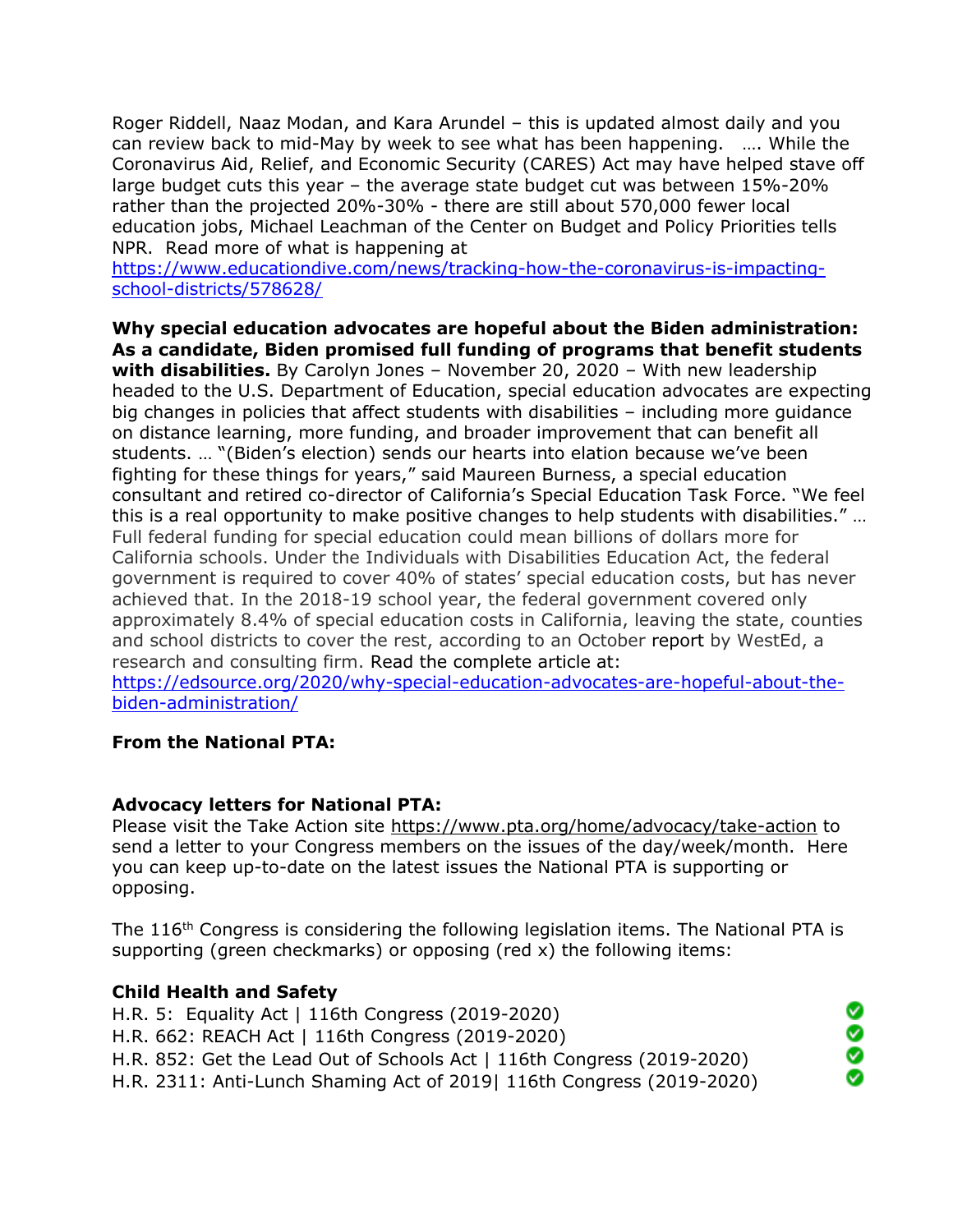H.R. 2599: Suicide and Threat Assessment Nationally Dedicated to Universal Prevention Act of 2019| 116th Congress (2019-2020) Ø

 $\bullet$ 

Ø

Ø

Ø

H.R. 3451: To protect children affected by immigration enforcement actions 116th Congress (2019-2020)

H.R. 3452: To amend part E of title IV of the Social Security Act to ensure that immigration status alone does not disqualify a parent, legal guardian, or relative from being a placement for a foster child, to authorize discretion to a State, county, or other political subdivision of a State to delay filing for termination of parental rights in foster care cases in which an otherwise fit and willing parent or legal guardian has been deported or is involved in (including detention pursuant to) an immigration 116th Ø Congress (2019-2020)

H.R. 4019: To protect and educate children about the dangers of e-cigarettes and other electronic nicotine delivery systems, and for other purposes 116th Congress (2019-2020)

H.R. 4381: To effectively staff the public elementary schools and secondary schools of the United States with school-based mental health services providers| 116th Congress (2019-2020) ◙

H.R. 4742: To amend the Internal Revenue Code of 1986 to impose a tax on nicotine used in vaping, etc. | 116th Congress (2019-2020) Ø

H.R. 5463: To amend the Richard B. Russell National School Lunch Act to require a study of the time and duration of school lunch periods, and for other purposes | 116th Congress (2019-2020)

H.R. 5611: Protecting Student Athletes from Concussions Act of 2020| 116th Congress (2019-2020)

S. 788: A bill to prohibit discrimination on the basis of sex, gender identity, and sexual orientation, and for other purposes | 116th Congress (2019-2020)

S. 1119: A bill to amend the Richard B. Russell National School Lunch Act to prohibit stigmatization of children who are unable to pay for meals| 116th Congress (2019- 2020)

S.1832: A bill to protect and educate children about the dangers of e-cigarettes and other electronic nicotine delivery systems and for other purposes 116th Congress Ø (2019-2020)

S. 2097: Protecting Sensitive Locations Act 116th Congress (2019-2020)

S.2492: Suicide Training and Awareness Nationally Delivered for Universal Prevention Act of 2019| 116th Congress (2019-2020)

S. 2499: A bill to effectively staff the public elementary schools and secondary schools of the United States with school-based mental health services providers| 116th Ø Congress (2019-2020)

S. 2548: A bill to amend the Elementary and Secondary Education Act of 1965 to address and take action to prevent bullying and harassment of students| 116th Congress (2019-2020)

S. 2600: A bill to promote minimum State requirements for the prevention and treatment of concussions caused by participation in school sports and for other purposes| 116th Congress (2019-2020)

# **Education Technology and Student Data Privacy**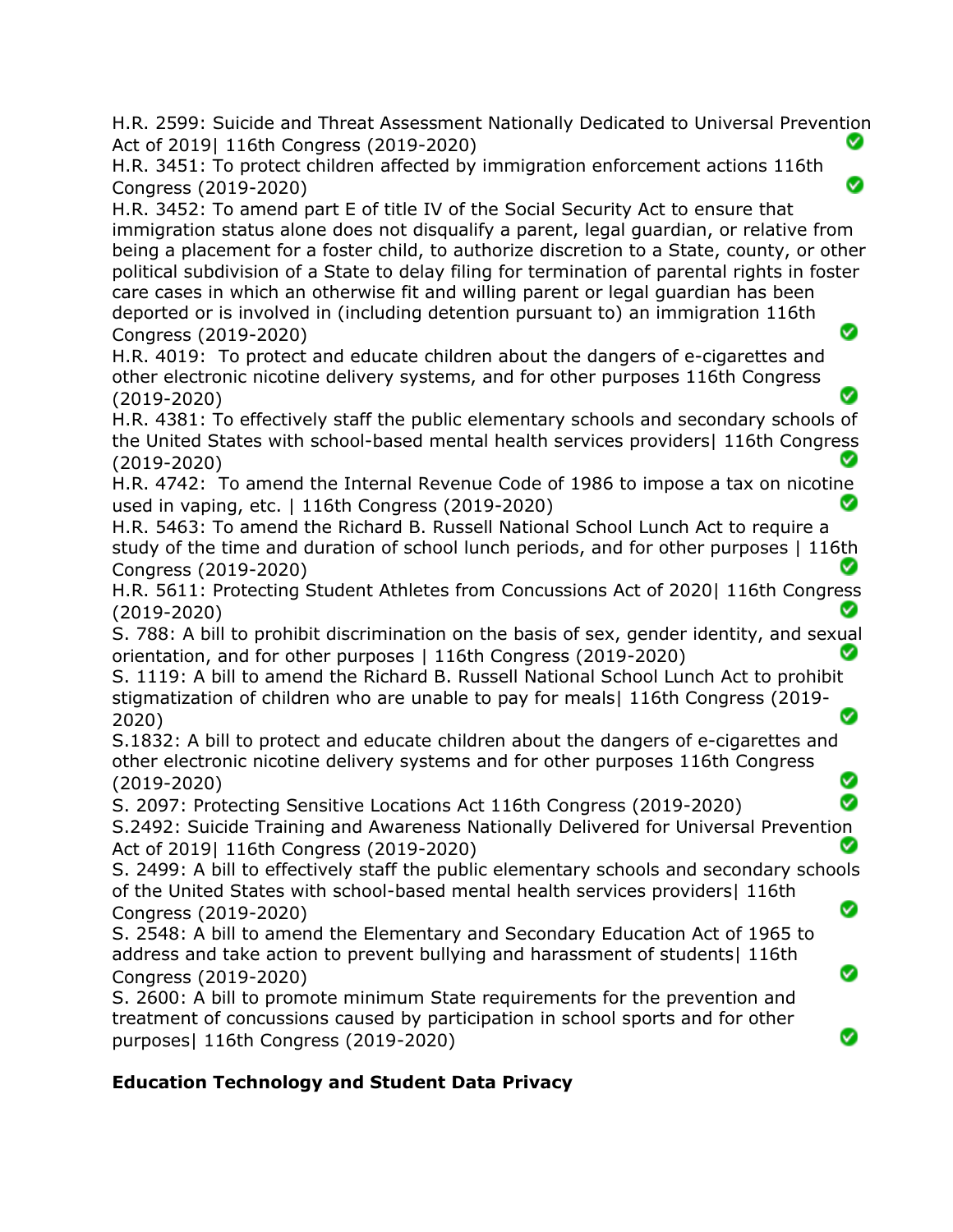H.R. 1693: To require the Federal Communications Commission to make the provision of Wi-Fi access on school buses eligible for E-rate support|116th Congress 2019-2020 Ø S. 558: CAMRA Act| 116th Congress (2019-2020)

S.738: A bill to require the Federal Communications Commission to make the provision of W-Fi access on school buses eligible for E-rate support |116th Congress (2019-2020 S.1167: A bill to require the Assistant Secretary of Commerce for Communications and Information to establish a State Digital Equity Capacity Grant Program, and for other purposes | 116th Congress (2019-2020) Ø

## **Elementary and Secondary Education**

H.R. 69: Ending Common Core and Expanding School Choice Act| 116th Congress ఴ (2019-2020) H.R. 865: To provide for the long-term improvement of public school Ø facilities, and for other purposes. | 116th Congress (2019-2020) Ø H.R. 3322: Renew America's Schools Act of 2019 | 116th Congress (2019-2020) H.R. 4220: Chronic Absenteeism Reduction in Every School (CARES) Act| 116th Ø Congress (2019-2020) 8<br>8 S. 5: Educational Opportunities Act. | 116th Congress (2019-2020) S. 213: A bill to amend the SOAR Act. | 116th Congress (2019-2020) S. 235: Teachers Are Leaders Act | 116th Congress (2019-2020) S. 266: A bill to provide for the long-term improvement of public school Ø facilities, and for other purposes. | 116th Congress (2019-2020) S. 579: A bill to provide grants to eligible local educational agencies to help public schools reduce class size in the early elementary grades, and for other purposes. | Ø 116th Congress (2019-2020) S. 1299: A bill to amend the Elementary and Secondary Education Act of 1965 to provide grants to local educational agencies to encourage girls and underrepresented minorities to pursue studies and careers in STEM fields 116th Congress (2019-2020) Ø S. 1890: Renew America's Schools Act of 2019| 116th Congress (2019-2020) Ø S. 2784: Family Friendly Schools Act. | 116th Congress (2019-2020)

# **Federal Investments in Education**

H.R. 2021: To amend the Balanced Budget and Emergency Deficit Control Act of 1985 and to establish a congressional budget for fiscal year 2020. | 116th Congress (2019- 2020)

H.R. 2315: To require full funding of part A of title 1 of the Elementary and Secondary Education Act of 1965 and the Individuals with Disabilities Act. | 116th Congress (2019- Ø 2020) Ø

H.R. 3647: Impact Aid Infrastructure Act 116th Congress (2019-2020) S.1172: A bill to require full funding of part A of title 1 of the Elementary and Secondary Education Act of 1965 and the Individuals with Disabilities Act | 116th Congress (2019-2020)

# **Gun Safety and Violence Prevention**

H.R. 8: Bipartisan Background Checks Act of 2019 | 116th Congress (2019-2020) H.R. 674: Gun Violence Prevention Research Act of 2019116th Congress(2019-2020)

Ø